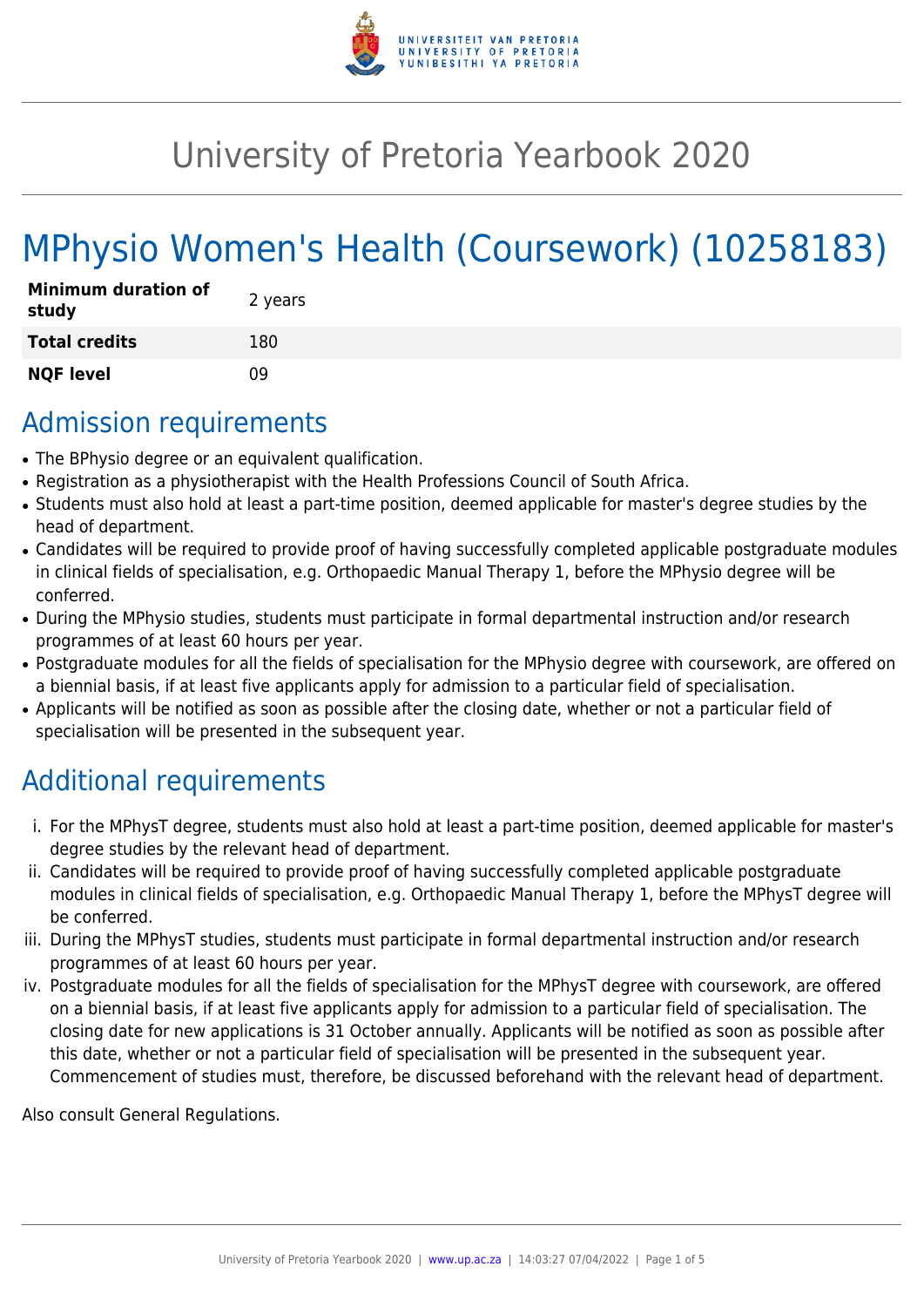

# Other programme-specific information

Candidates who have passed with at least 60% in corresponding modules to those indicated by the department during the four-year BPhysio degree studies or an equivalent degree programme must, in consultation with the relevant head of department, select relevant modules from any faculty of the University of Pretoria, instead of the modules in question to the value of at least 40 credits, provided it can be accommodated in the class and examination timetables.

# Examinations and pass requirements

- i. The examinations in the prerequisite modules will take place prior to or concurrently with that of the major subject as determined by the relevant head of department.
- ii. The examination consists of a written and a clinical as well as an oral component.
- iii. A subminimum of 50% is required in each section of the examination, with a final mark of at least 50% to pass.
- iv. A student will be granted a second opportunity to take part in the examination in the major subject after at least six months have elapsed since the original examination took place.
- v. Students must submit a publication that has been accepted by an accredited journal for publication before the degree will be conferred.
- vi. Candidates who submit certificates of successful completion of modules in the Continued Professional Development programme with a view to admission to the MPhysT with coursework, must pass in an open examination in the module in question in order to retain credits.

### Pass with distinction

The degree is conferred with distinction on a student who has obtained an average of at least 75% in the major subject and the prerequisite subjects, and at least 60% in all other prescribed modules.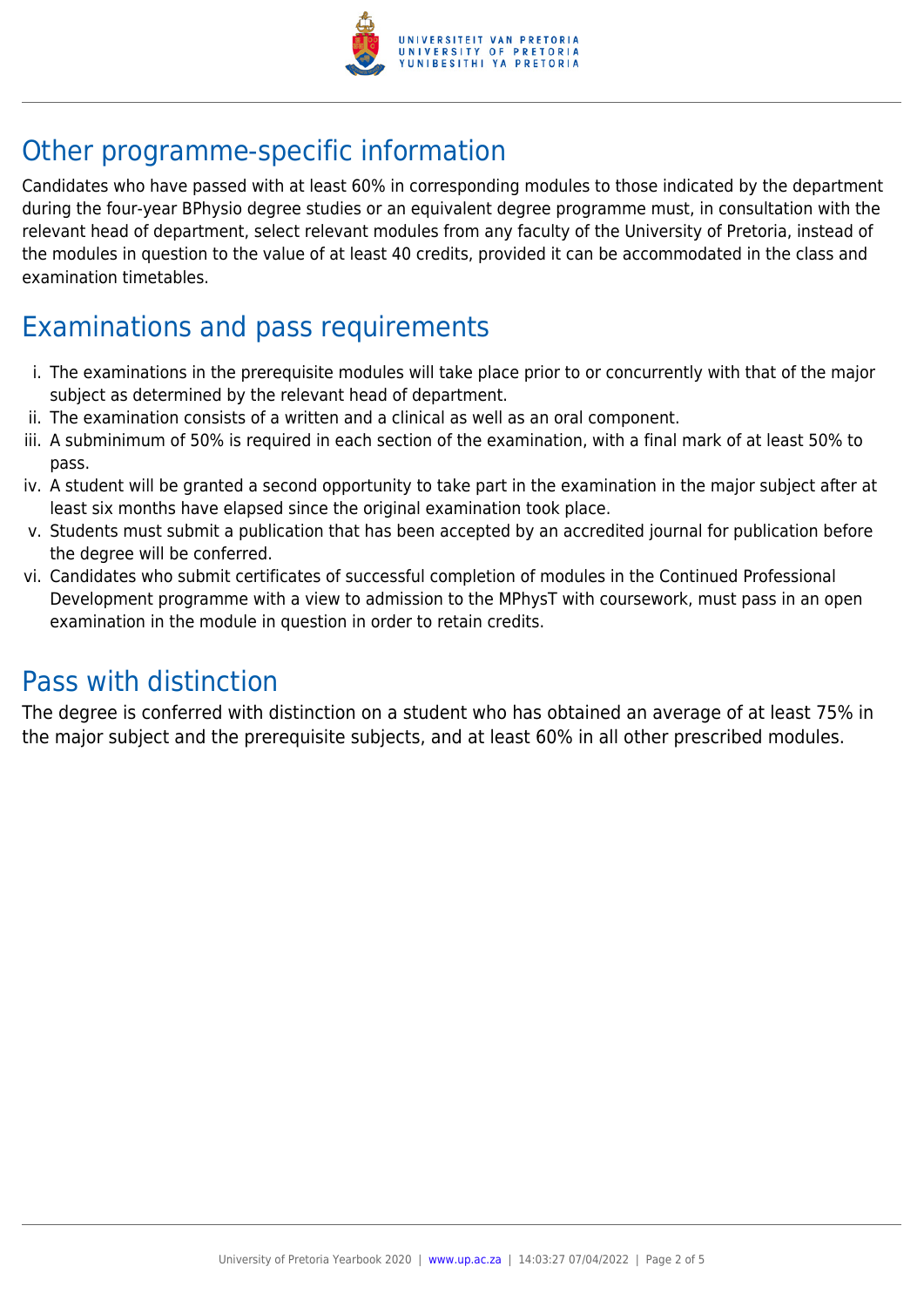

# Curriculum: Year 1

**Minimum credits: 180**

### **Fundamental modules**

### **Physiotherapeutic anatomy 804 (FSA 804)**

| <b>Module credits</b>         | 15.00                          |
|-------------------------------|--------------------------------|
| <b>Prerequisites</b>          | No prerequisites.              |
| Language of tuition           | Module is presented in English |
| <b>Department</b>             | Anatomy                        |
| <b>Period of presentation</b> | Year                           |

#### **Physiology 883 (FSG 883)**

| <b>Module credits</b>         | 15.00                          |
|-------------------------------|--------------------------------|
| <b>Contact time</b>           | 1 lecture per week             |
| Language of tuition           | Module is presented in English |
| <b>Department</b>             | Physiology                     |
| <b>Period of presentation</b> | Year                           |

#### **Physiiotherapy 815 (FTB 815)**

| <b>Module credits</b>         | 15.00                                      |
|-------------------------------|--------------------------------------------|
| <b>Contact time</b>           | 2 lectures per week, 4 practicals per week |
| <b>Language of tuition</b>    | Module is presented in English             |
| <b>Department</b>             | Physiotherapy                              |
| <b>Period of presentation</b> | Year                                       |

### **Core modules**

#### **Clinical physiotherapy: Women's health 815 (FTK 815)**

| <b>Module credits</b>         | 40.00                                             |
|-------------------------------|---------------------------------------------------|
| <b>Prerequisites</b>          | No prerequisites.                                 |
| <b>Contact time</b>           | 1 lecture per week, 7 discussion classes per week |
| <b>Language of tuition</b>    | Module is presented in English                    |
| <b>Department</b>             | Physiotherapy                                     |
| <b>Period of presentation</b> | Year                                              |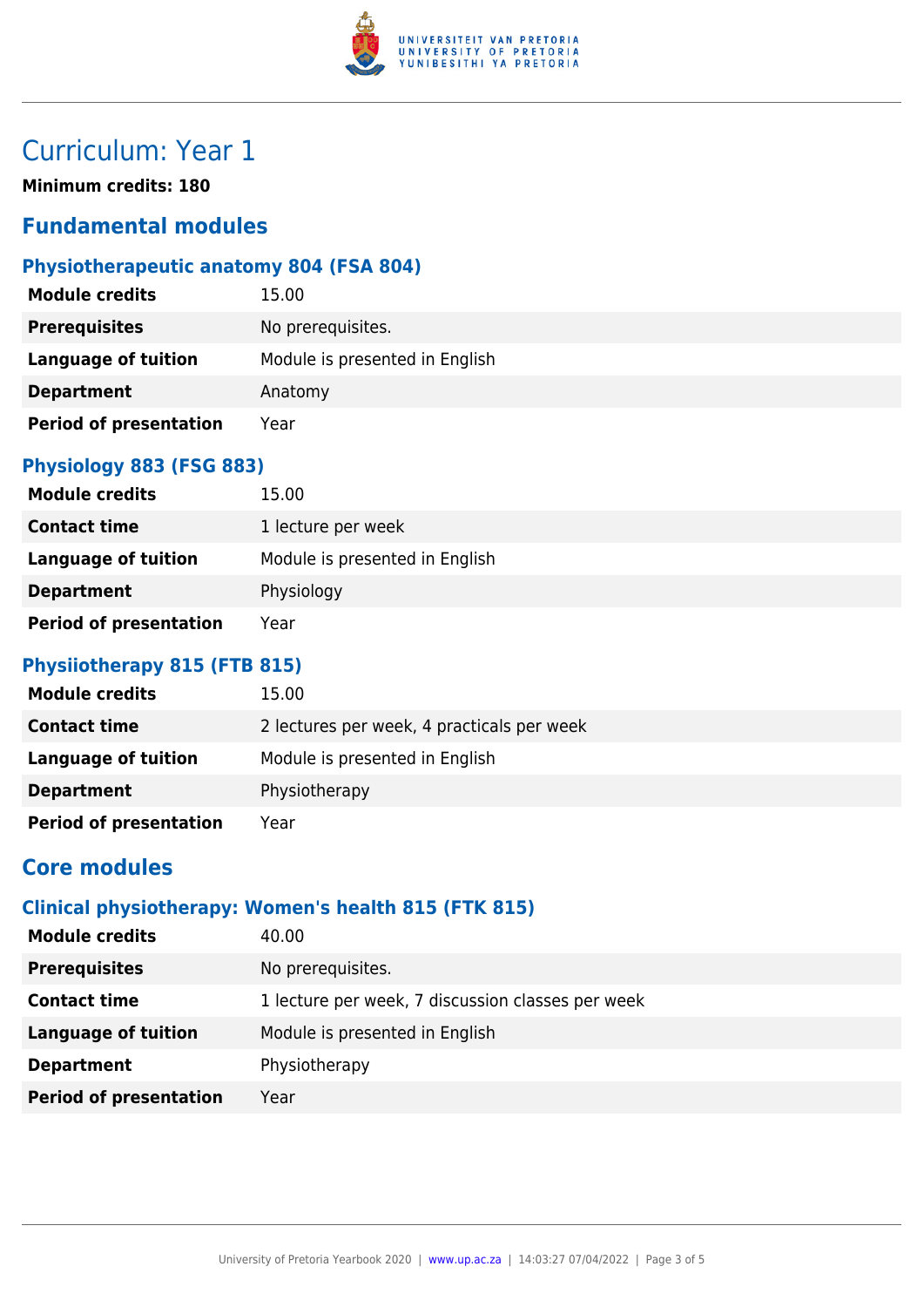

## Curriculum: Final year

**Minimum credits: 180**

### **Fundamental modules**

#### **Pharmacology 871 (FAR 871)**

| <b>Module credits</b>         | 35.00                          |
|-------------------------------|--------------------------------|
| <b>Prerequisites</b>          | No prerequisites.              |
| <b>Language of tuition</b>    | Module is presented in English |
| <b>Department</b>             | Pharmacology                   |
| <b>Period of presentation</b> | Year                           |

### **Core modules**

#### **Clinical physiotherapy: Women's health 815 (FTK 815)**

| <b>Module credits</b><br>40.00        |                                                   |
|---------------------------------------|---------------------------------------------------|
| <b>Prerequisites</b>                  | No prerequisites.                                 |
| <b>Contact time</b>                   | 1 lecture per week, 7 discussion classes per week |
| <b>Language of tuition</b>            | Module is presented in English                    |
| Physiotherapy<br><b>Department</b>    |                                                   |
| <b>Period of presentation</b><br>Year |                                                   |

#### **Mini-dissertation 894 (FTP 894)**

| <b>Module credits</b>         | 60.00                          |
|-------------------------------|--------------------------------|
| Language of tuition           | Module is presented in English |
| <b>Department</b>             | Physiotherapy                  |
| <b>Period of presentation</b> | Year                           |

#### **Applied research methodology 802 (TNM 802)**

| <b>Module credits</b>         | 0.00                                |
|-------------------------------|-------------------------------------|
| <b>Language of tuition</b>    | Module is presented in English      |
| <b>Department</b>             | <b>Health Sciences Deans Office</b> |
| <b>Period of presentation</b> | Year                                |
| <b>Module content</b>         |                                     |
| *Attendance module only.      |                                     |

The information published here is subject to change and may be amended after the publication of this information. The